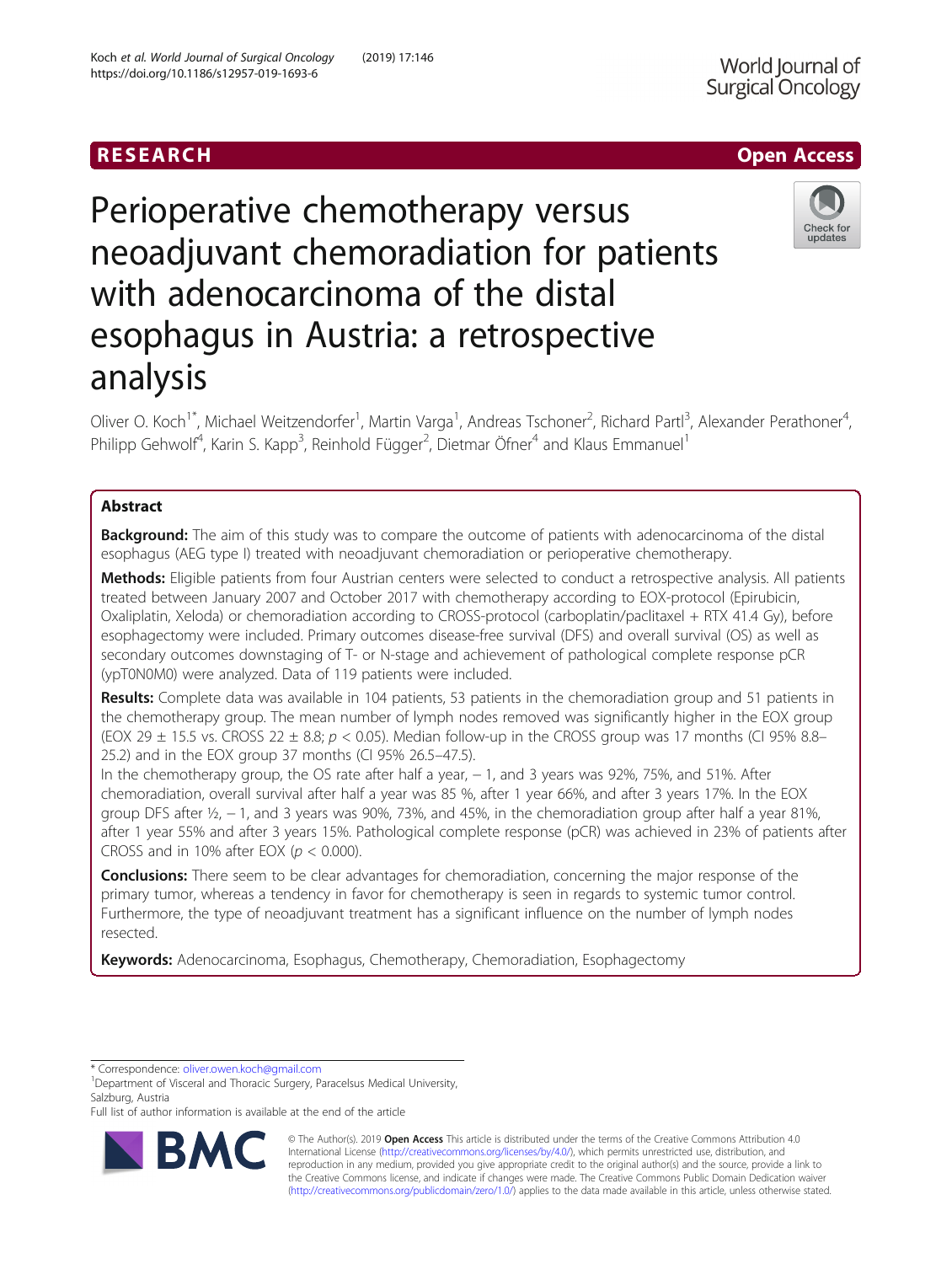## Introduction

In Austria, each year approximately 400 people are newly diagnosed with esophageal cancer [\[1](#page-7-0)]. The incidence of esophageal carcinomas is continuing to rise worldwide. A recent analysis of 43 cancer registries of Europe, Canada, the USA, and Australia showed that the incidence of adenocarcinoma of the esophagus has been increasing rapidly in the past two decades [\[2](#page-7-0)].

Management of gastro-esophageal junction (GOJ) adenocarcinoma is still a controversial question. The actual recommendation refers to the Siewert classification, which is based on the tumor location. An adenocarcinoma of the distal esophagus is classified as AEG type I, adenocarcinoma of the gastroesophageal junction = AEG type II and proximal stomach = AEG type III  $[3]$ .

Surgery is the cornerstone of treatment of esophageal adenocarcinoma, but survival after resection alone is weak. Several studies could show that outcomes improve if chemotherapy or chemoradiotherapy is part of the treatment, and therefore a multimodal approach should be the standard for locally advanced tumors [[4\]](#page-7-0). However, especially in case of AEG type I which type of neoadjuvant treatment is under debate, because both neoadjuvant chemoradiotherapy and perioperative chemotherapy have shown an improvement of survival rates over surgery alone [[5](#page-7-0)–[8](#page-7-0)].

The majority of scientific evidence for adenocarcinoma of the distal esophagus is from studies designed for esophagus or stomach tumors, and therefore not quite sufficient. The MAGIC-trial and the ACCORD-Trial showed a clear survival benefit when chemotherapy was added in perioperative fashion over surgery alone [\[5](#page-7-0), [9\]](#page-7-0).

Several following studies proved that oral capecitabine is as effective as fluorouracil in patients with this type of cancer [\[10](#page-7-0), [11](#page-7-0)] and newer protocols like FLOT (5-fluorouracil/leucovorin, oxaliplatin, and docetaxel) showed an even better response [[12](#page-7-0)–[14](#page-7-0)].

In the intention to improve locoregional tumor control and the complete resection rate, the adding of radiotherapy has also been studied. The landmark study in this concern was the Dutch CROSS-trial published in 2012 comparing surgery alone to surgery after neoadjuvant radiochemotherapy in patients with squamous cell carcinoma and adenocarcinoma. The trial showed a greater R0 resection rate and better global survival after in the neoadjuvant treatment (49.4 months vs. 24.0 months) [[15\]](#page-7-0).

The benefits showed up to be clinically relevant for both adenocarcinoma, squamous cell carcinoma, and since the adverse events of the CROSS protocol are low too, radiochemotherapy followed by surgery has become the standard of care in many centers.

Advantages and disadvantages are seen in each neoadjuvant treatment regimen. Radiochemotherapy has good loco-regional control but maybe lesser control than chemotherapy on systemic metastasis. Since data comparing these two treatment options with each other is scarce, the choice between the two is still under discussion. The aim of this study was to compare the outcome of patients with AEG type I carcinoma treated with neoadjuvant chemoradiation or perioperative chemotherapy.

## Materials and methods

## **Patients**

A retrospective analysis of eligible patients from four Austrian centers was conducted to find out which pre/ perioperative therapy has a better outcome for patients with a resectable AEG type I tumor. The four centers were

- Department of Visceral and Thoracic Surgery, Paracelsus Medical University, Salzburg, Austria
- Department of Visceral, Transplant and Thoracic Surgery, Medical University of Innsbruck, Innsbruck, Austria
- Department of Therapeutic Radiology and Oncology, Comprehensive Cancer Center Graz, Medical University of Graz, Austria and
- Department of General and Visceral Surgery, Ordensklinikum Linz Barmherzige Schwestern, Linz, Austria.

From the databases of these four centers, all patients with AEG type I treated between January 2007 and July 2017 with chemotherapy according to EOX-Protocol (epirubicin, oxaliplatin, xeloda) or chemoradiation according to CROSS-Protocol (carboplatin/paclitaxel + RTX 41.4 Gy), followed by curative esophagectomy (defined as R0) were included in the study.

Clinical staging in all patients was performed by endoscopy with biopsy, endoscopic ultrasonography, and either standalone computed tomography (CT) or integrated 18F-fluorodeoxyglucose positron emission tomography (18F-FDG PET)/CT scanning. Restaging consisted of the same scheme after neoadjuvant treatment to exclude patients with tumor progression. All patients had a biopsy-proven resectable adenocarcinoma of the distal esophagus (clinical stage T1N1-3 or T2-4aN0-3) without distant metastases. Study approval was obtained according to the ethics committee of the state of Salzburg.

## Therapy

Neoadjuvant treatment protocols were administrated according to CROSS or EOX.

The CROSS protocol consisted of the preoperative total radiation dose of 41.4 Gy. The patients received 1.8 Gy in 23 fractions within 5 weeks and weekly administration of carboplatin (targeted at an area under the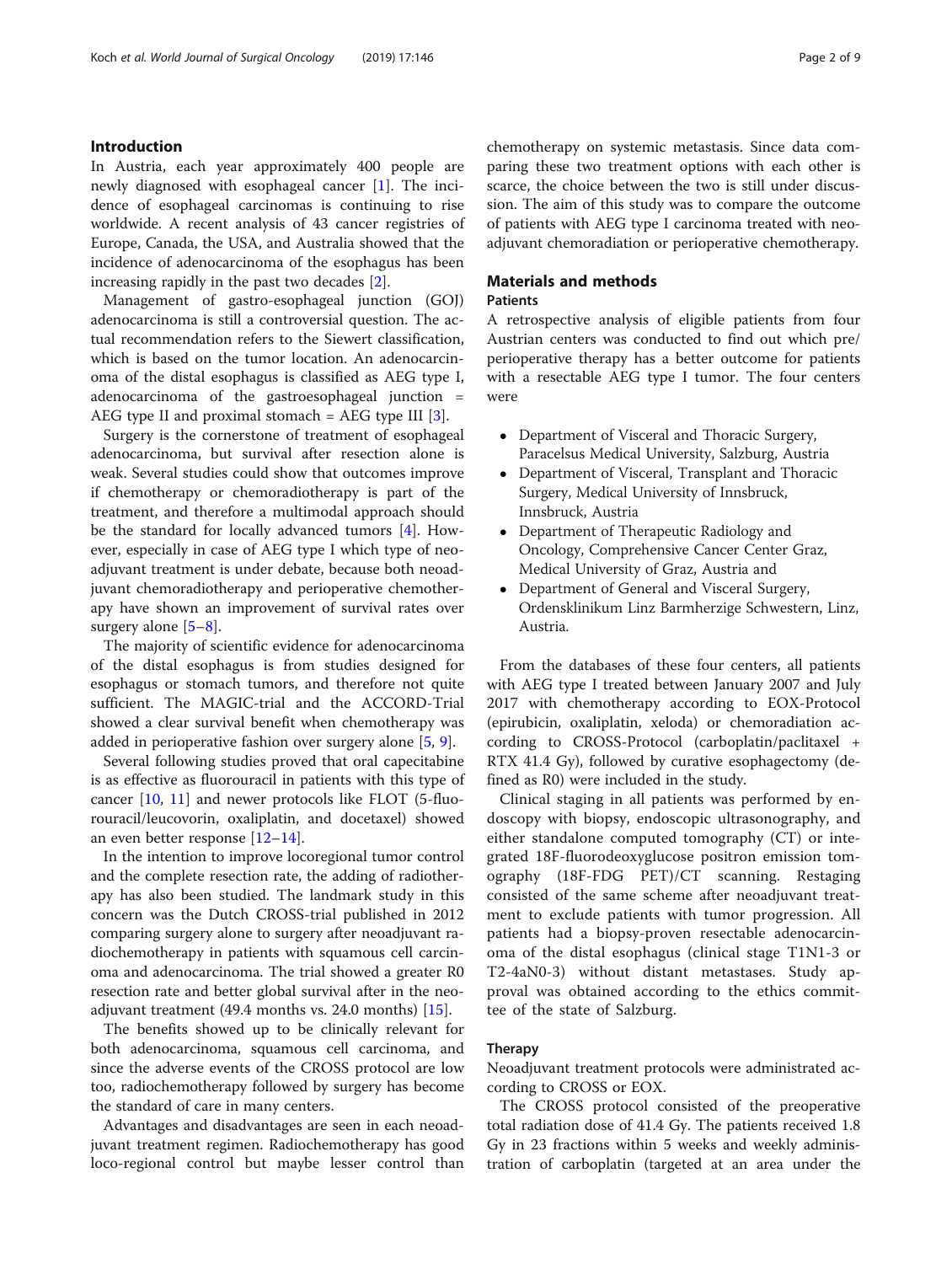curve of 2 mg/mL per min) and paclitaxel (50 mg/m<sup>2</sup> of body-surface area) [\[15\]](#page-7-0).

In the chemotherapy regime patients received preand postoperative epirubicin  $(50 \text{ mg/m}^2)$  and oxaliplatin  $(130 \text{ mg/m}^2)$  in 3-week cycles of an intravenous bolus, followed by  $625 \text{ mg/m}^2$  of capecitabine twice daily for 21 days.

After neoadjuvant treatment, a transthoracic esophagectomy with en bloc two-field lymphadenectomy was performed in all patients, followed by gastric conduit. Reconstruction was either with intrathoracic anastomosis or cervical anastomosis according to the preference of the different centers.

## Data collection and follow-up

Follow-up was similar in all centers and included physical examination, patient history, endoscopy, plain chest radiography, tumor marker, abdominal ultrasound, CT scans of the abdomen and chest, and PET-CT scans. It was performed in a 3-month interval during year 1, 6 months interval during year number 2, and annually from the third year on. All data were collected from the hospital databases of the centers. Recurrence was confirmed by histology or by clinical follow-up. Progression of disease was defined as either local recurrence or as metastases in distant organs or juxtaregional nodes. Disease-free survival (DFS) and overall survival (OS) were calculated from the time of the first diagnosis until recurrence or last follow-up, or the date of death or last follow-up, respectively.

## Histopatholgy

All specimens were analyzed by specialized gastrointestinal pathologists using a standardized protocol in accordance with the current edition of the International Union Against Cancer for ypTNM-classification [\[16\]](#page-7-0).

## Statistical analysis

Statistical analysis was performed using the Statistical Package for Social Sciences (SPSS) computer program (SPSS Inc. Version 19, Chicago, IL, USA). Data are presented as means ± standard deviation, range, or percentage.

Survival distribution was described by Kaplan-Meier plots and the survival differences were evaluated by logrank test. In addition, mean and median survival rates were calculated with 95% confidence intervals (CIs) reported. A  $p$  value below 0.05 was considered statistically significant.

## Results

A total of 119 patients with AEG I received preoperative therapy with CROSS or EOX followed by curative esophagectomy. Complete data was available in 104

patients, 53 patients in the chemoradiation group and 51 patients in the chemotherapy group.

No significant difference in demographic data was found between the two groups. However, a significant difference in T-stage but not in N-stage between the two groups was found (Table 1).

## Preoperative course

In the chemotherapy group, 42/51 (82%) patients received the complete treatment regimen. The main reasons for not completing all 3 chemotherapy cycles were adverse effects of the therapy (acute renal failure, reduced general condition, thrombosis, and cytopenia). Seven patients received 2 and 2 patients 1 cycle of chemotherapy.

In the chemoradiation group, 43/53 (81%) patients received all 5 cycles of chemotherapy. Six patients received 4 and 4 patients 3 cycles of chemotherapy. For not completing all chemotherapy cycles, hematologic adverse effect with cytopenia were the main reasons. The initially planned radiation dose was achieved in all patients.

#### Postoperative course

All patients included in the study underwent surgical R0 resection. No cases of 30-day postoperative mortality were described. The 90-day postoperative mortality rate was 1.9% (1/51) for the EOX-group; in the CROSSgroup, there were no cases. Minor postoperative complications were not documented in all of the participating centers. Severe complications like anastomotic leakage, pneumonia, cardiac arrhythmia, and chyle leak were documented in all of the centers. The incidences of

## Table 1 Demographic data and tumor-stage

| Patients demographics<br>and clinical characteristics | <b>CROSS</b><br>$n = 53$ | EOX<br>$n = 51$ | p value |
|-------------------------------------------------------|--------------------------|-----------------|---------|
| Age, year <sup>a</sup>                                | $60.2 \pm 9.2$           | $60.1 \pm 12.3$ | 0.975   |
| Male gender                                           | 48 (90.6)                | 45 (88.2)       | 0.703   |
| cT stage <sup>b</sup>                                 |                          |                 | 0.023   |
| T1                                                    | 0(0.0)                   | 3(6.8)          |         |
| T <sub>2</sub>                                        | 5(11.9)                  | 8(18.2)         |         |
| T <sub>3</sub>                                        | 37 (88.1)                | 29 (65.9)       |         |
| T4                                                    | 0(0.0)                   | 4(9.1)          |         |
| cN-stage <sup>c</sup>                                 |                          |                 | 0.884   |
| N <sub>0</sub>                                        | 12 (30.8)                | 12 (29.3)       |         |
| $N+$                                                  | 27 (69.2)                | 29 (70.7)       |         |

Data are numbers of patients with percentages in parentheses a Data are mean ± standard deviation

<sup>b</sup>Clinical tumor stage (cT) classified according to the 8th edition of the International Union Against Cancer (UICC) tumor-node-metastasis (TNM) classification [[16\]](#page-7-0)<br><sup>c</sup>Clinical lymph node (cN) stage classified according to the 8th edition of the

UICC TNM classification [[16\]](#page-7-0)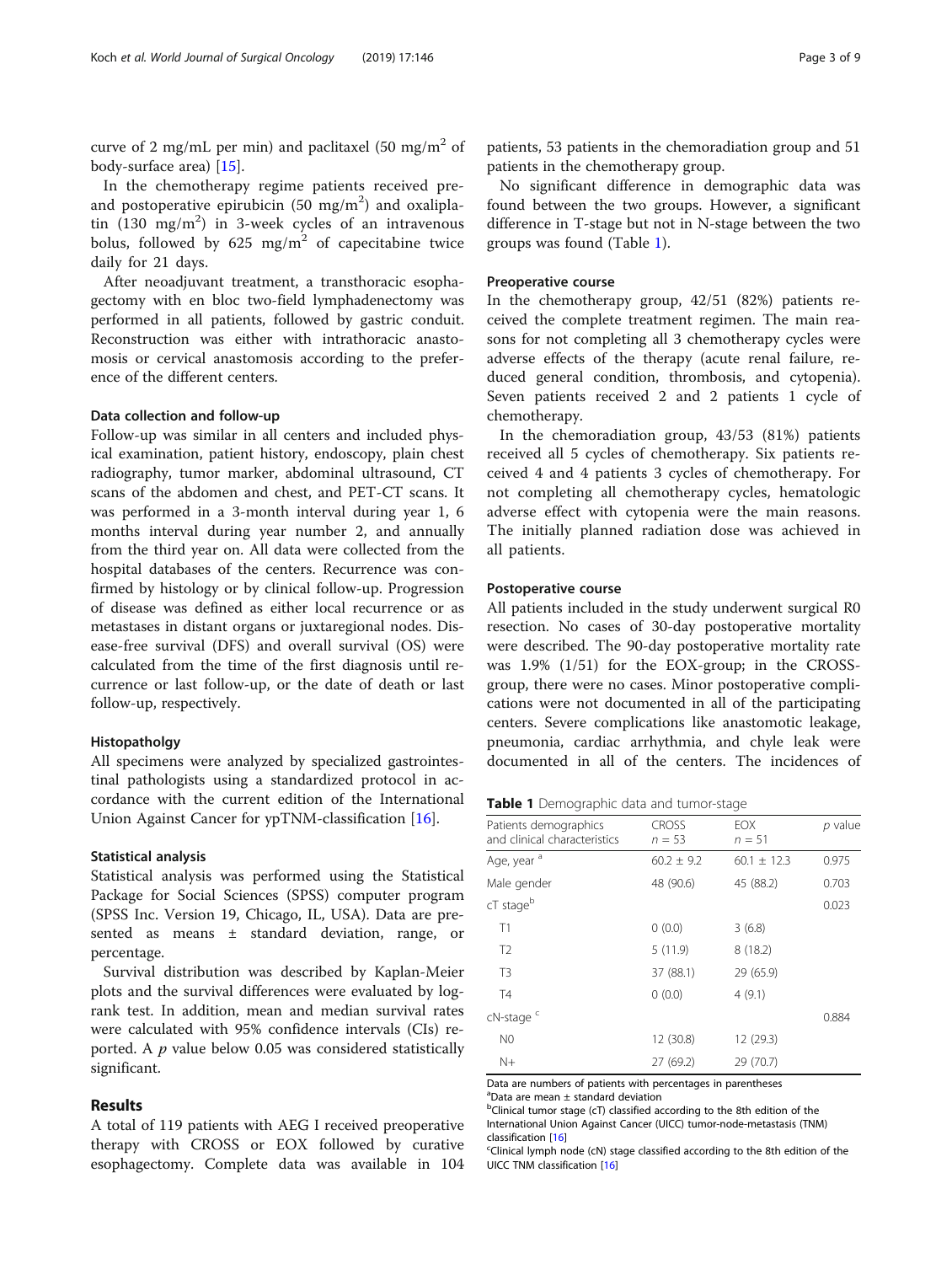these complications were comparable between both groups (Table 2). In total 36/104 patients had severe postoperative complications (34.6%). The most common complications were anastomotic leakage (20.3%), pneumonia (7.7%), and chyle leak (4.8%).

Adjuvant chemotherapy after surgery was started in 23/51 (45.1%) of the patients in the chemotherapy group. The reasons why the patients did not start the intended postoperative therapy were not documented in all of the centers. Of the 23 patients who started with the postoperative chemotherapy, 1 patient received only one postoperative cycle, two patients received 2 cycles of chemotherapy, and 20/51 (39%) received all postoperative cycles of chemotherapy. No statistical differences occurred in preoperative tumor characteristics and patient-related characteristics between patients who did or did not undergo postoperative chemotherapy.

## Survival

The median follow-up time was 17.0 months (CI 95% 8.8–25.2) in the CROSS group and 37.0 months (CI 95% 26.5–47.5) in the EOX group. Significant differences in OS and DFS was found between the two therapies. Overall survival rates in the chemotherapy group after half a year, 1, 3, and 5 years were 92%, 75%, 51%, and 31%, respectively. Follow-up data from the CROSS group comprised only half and 1 year. Respectively, overall survival was 85% and 66%. OS was significantly better in the EOX group ( $p < 0.000$ ) (Fig. [1\)](#page-4-0).

Disease-free survival rates in the EOX group after half a year, 1, 3, and 5 years were 90%, 73%, 45%, and 28%, respectively. In the CROSS group, disease-free survival rates after half a year and 1 year were 81% and 55%. Disease-free survival was significantly better after EOX ( $p <$ 0.000) (Fig. [2](#page-5-0)).

Table 2 Comparative analysis of postoperative course

|                                  | <b>CROSS</b><br>$n = 53$ | <b>FOX</b><br>$n = 51$ | $p$ value |
|----------------------------------|--------------------------|------------------------|-----------|
| Complicated postoperative course | 17(32.1)                 | 19 (37.3)              | 0.781     |
| Anastomotic leakage <sup>a</sup> | 9(17.0)                  | 12(23.5)               | 0.807     |
| Pneumonia <sup>b</sup>           | 4(7.5)                   | 4(7.8)                 | 0.920     |
| Chyle leak <sup>c</sup>          | 3(5.7)                   | 2(3.9)                 | 0.888     |
| Cardiac arrythmia <sup>d</sup>   | 1(1.9)                   | 1(2.0)                 | 1.000     |

Data are numbers of patients with percentages in parentheses

<sup>a</sup> Anastomotic leakage included all clinical and radiological findings of anastomotic dehiscence or fistula

Chyle leak was defined as elevated levels of triglycerides in intrathoracic fluid requiring treatment

<sup>d</sup>Cardiac arrhythmia were defined as any change in rhythm on an

electrocardiogram requiring treatment

## Histopathology

Since the study inclusion criteria were R0 resection, all patients analyzed received curative esophagectomy. Tumor response to preoperative therapy was analyzed by comparing preoperative radiological TNM staging with the histopathological findings after surgical resection.

A pathological complete response (pCR) with pT0N0 in histological finding was achieved in 17 of 104 patients (16%). A significant difference was found in pCR rate in patients who underwent radiochemotherapy compared to perioperative chemotherapy (12 vs. 5 patients, 23% vs. 10% respectively,  $p = 0.000$ ).

Downstaging of T and N status was compared between both groups. Down staging of T status was achieved in the CROSS group 21 times vs. 14 times in EOX group ( $p > 0.05$ ), and 10 vs. 15 times in N status ( $p$ ) > 0.05). Simultaneous downstaging of T and N status was achieved 9 times in both groups, what is without statistically significant difference.

Radiological staging and histopathological findings of complete response (pCR) and downstaging are shown in Table [3.](#page-6-0)

Between the two groups, a significant difference in the number of resected lymph nodes therapies could be found ( $p < 0.05$ ). After CROSS therapy, the mean number of resected lymph nodes was 22 (SD  $\pm$  8.8; range 5– 38) vs 29 (SD  $\pm$  15.5; range 1–58) after EOX. No significant difference was found in the number of resected affected lymph nodes. The average number of affected lymph nodes after CROSS was  $3$  (SD  $\pm$  3.8) and after EOX also 3 (SD  $\pm$  4.7). The maximum number of resected affected lymph nodes was 14 (range 0–14), and in 16 patients no lymph nodes were affected after CROSS therapy. After EOX therapy, the maximum number of resected affected lymph nodes was 28 (range 0– 28), and in 25 patients no lymph nodes were affected. Histopathological findings of the lymph nodes are presented in Table [4.](#page-6-0)

## **Discussion**

It is a matter of fact that patients with adenocarcinoma of the distal esophagus benefit from a multimodal concept of therapy. However which kind of neoadjuvant treatment is still under debate. A variety of different kinds of modalities have been tried in the past, but survival rates are still dissatisfying. In Austria, perioperative chemotherapy according to EOX protocol for AEG was very popular, but since the first reported results of the CROSS-trial neoadjuvant radiochemotherapy according to CROSS has gained popularity [[15\]](#page-7-0).

Radiochemotherapy has good loco-regional control but maybe lesser control than chemotherapy on systemic

b<sub></sub> Pneumonia was defined by the universal pneumonia score [[17\]](#page-7-0)<br>SChylo laak was defined as elevated levels of triglycerides in intr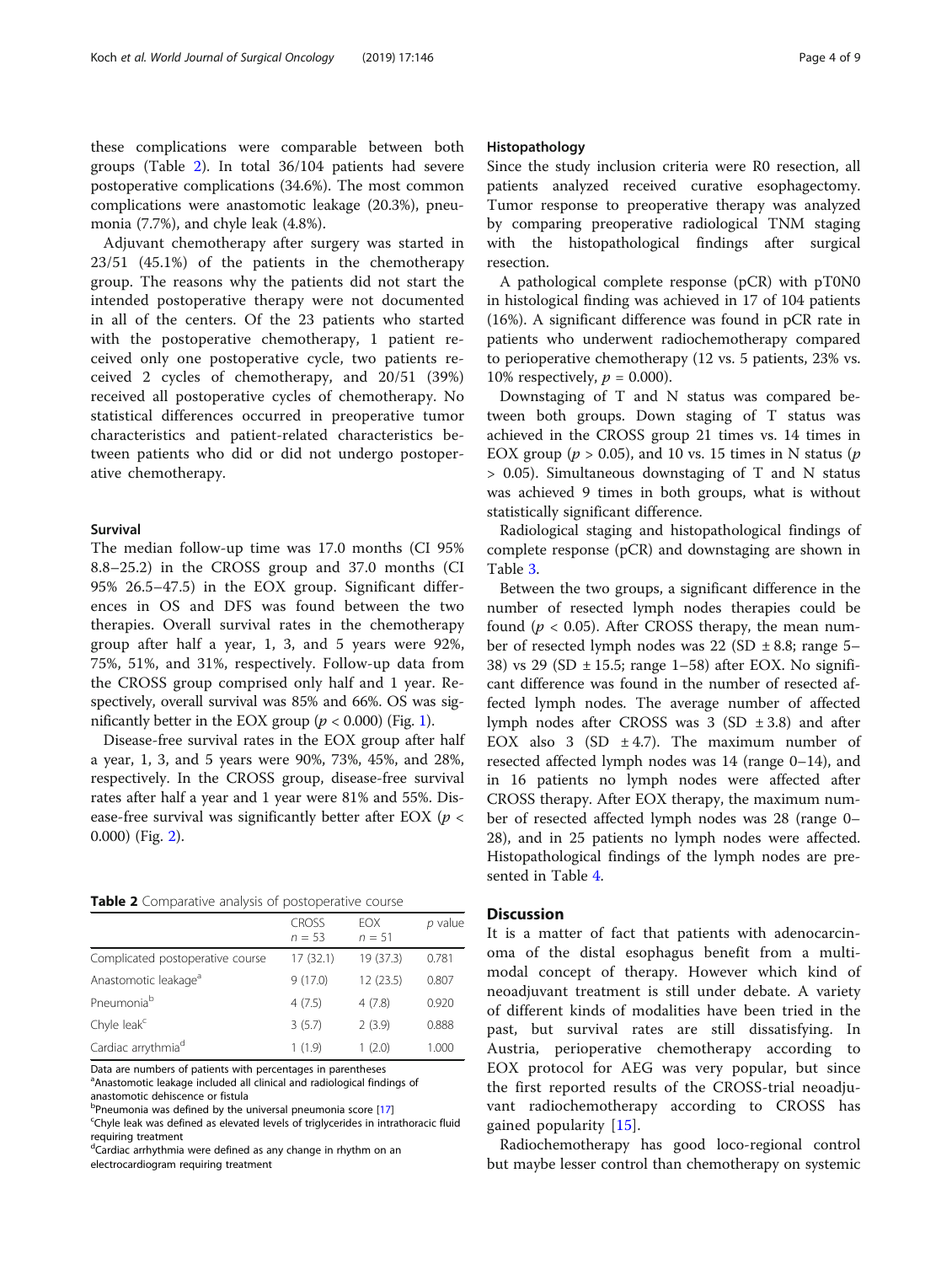<span id="page-4-0"></span>

metastasis. Due to available data, the choice between the two treatment options is still equivocal. Results from prospective trials comparing the two neoadjuvant treatment options with each other in patients with AEG would be of crucial importance.

Recently, the results of the Scandinavian NeoRes I trial have been reported. Neoadjuvant chemoradiotherapy (40 Gy) was compared with neoadjuvant chemotherapy (cisplatin/fluorouracil) in this randomized phase II trial with no survival advantages were seen, despite a higher tumor tissue response in the chemoradiotherapy group. Patients included in the trial had squamous cell carcinoma or AEG I-II. In multivariate analysis, neither patients with adenocarcinoma nor patients with squamous cell carcinoma seemed to benefit from the addition of radiotherapy. n fact, the outcome of patients with adenocarcinoma being treated with neoadjuvant chemoradiotherapy was even slightly worse ( $p < 0.70$ ). Accordingly, the authors concluded that these results from to date the largest completed randomized trial do not support the unselected addition of radiotherapy to neoadjuvant chemotherapy as a standard of care in esophageal cancer patients [\[18](#page-7-0)]. Noteworthy, cisplatin/ fluorouracil chemotherapy in the trial was only given neoadjuvant. Meanwhile, we know that survival using perioperative chemotherapy protocols for patients

with adenocarcinoma leads to even better outcomes [[19\]](#page-7-0).

However, the results of the NeoRes trial seem to validate the results of our trial, showing an inferior survival outcome for patients with AEG I receiving neoadjuvant radiochemotherapy compared to perioperative chemotherapy.

The fact that we permanently gain new knowledge which chemotherapy would be better had also influenced the ongoing AEGIS trial. The AEGIS trial of the Irish Clinical Research Group (ICORG) was originally designed comparing EOX with CROSS, but since the results of the FLOT4 trial were presented, showing the clear advantages of FLOT compared to EOX, the lead investigators changed their study protocol. In the Neo-AEGIS trial, the participating centers have the option between EOX or FLOT as chemotherapy treatment [\[19](#page-7-0), [20\]](#page-7-0). The Neo-AEGIS is still recruiting patients, just as the German ESOPEC trial which also compares FLOT vs CROSS in patients with adenocarcinoma of the esophagus (NCT02509286) [\[21](#page-7-0)].

The results of these trials may be eagerly awaited until then we have to content ourselves with the results of retrospective analysis. However, the results of these retrospective analyses performed are contradictory and the perioperative chemotherapies and neoadjuvant chemoradiation regimes used were various.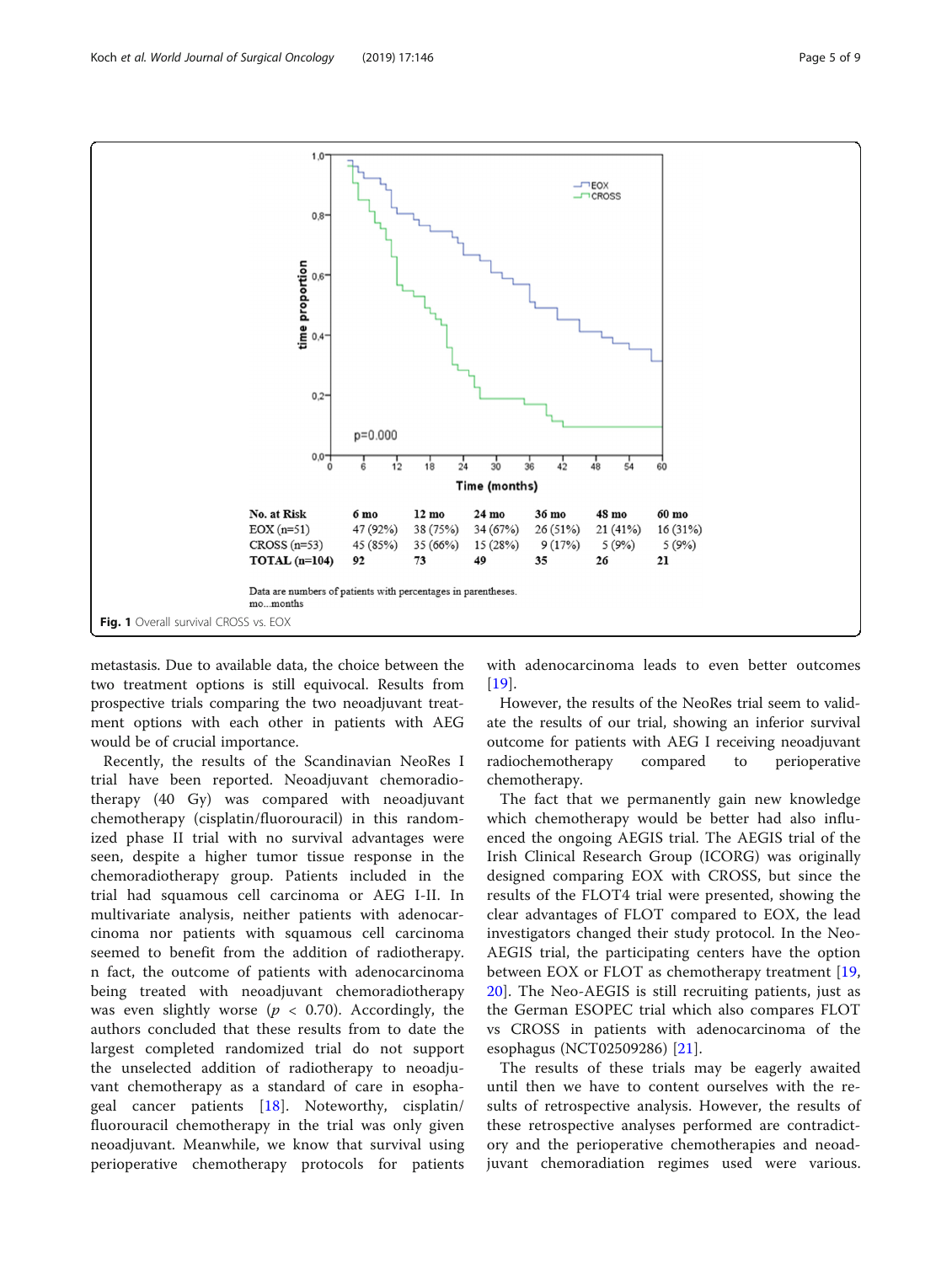<span id="page-5-0"></span>

Hoeppner J. et al. were the first to analyze the outcome of perioperative chemotherapy vs neoadjuvant chemoradiation in 105 patients with locally advanced esophageal adenocarcinoma. The study showed a higher rate of histologic response to neoadjuvant chemoradiotherapy compared to perioperative chemotherapy, but without showing higher OS rates. Three and 5-year survival rates were significantly better after perioperative chemotherapy compared to neoadjuvant radiochemotherapy (52%/45% for neoadjuvant radiochemotherapy and 68%/63% for perioperative chemotherapy). Furthermore, perioperative chemotherapy showed fewer incidences of treatment-related morbidity and mortality. However, three different perioperative chemotherapy protocols were included in the study ECF, FLOT, and XELOX, and also the dose of radiotherapy in the radiochemotherapy group was not homogenous (45 Gy or 36 Gy).

In a recent Dutch retrospective analysis of patients who underwent surgery with esophageal or gastroesophageal junction adenocarcinoma, no significant differences regarding postoperative mortality and morbidity between patients who had perioperative chemotherapy (epirubicin, cisplatin, and capecitabine) or

neoadjuvant radiochemotherapy according to CROSS, were seen. Moreover, and in contrast to the previous German study, no significant differences were found in 3-year progression-free survival (radiochemotherapy vs. chemotherapy 55% vs. 46%,  $p = 0.344$ ) and overall survival rates (50% vs. 49%,  $p = 0.934$ ) between the two therapies [[22\]](#page-7-0).

Recently, a third single-center retrospective trial was published. Locally advanced AEG type I or II carcinomas, treated with chemoradiation (CROSS-protocol) or, chemotherapy (FLOT-protocol) were analyzed. As in the previous studies described, a major response of the primary tumor was seen more often in the radiochemotherapy group (17/40 pts. 43%) vs in the perioperative chemotherapy-group  $(11/40$  pts. 27%)  $[23]$  $[23]$  $[23]$ . As in the previous Dutch study, no significant difference in survival between the two groups was found, and no comment was made regarding postoperative complications.

In summary of the three previous retrospective trials comparing the outcome of perioperative chemotherapy with neoadjuvant chemoradiation, two trials showed no advantage for one of the therapies and one trial showed a significant survival advantage for patients receiving perioperative chemotherapy. The results of our study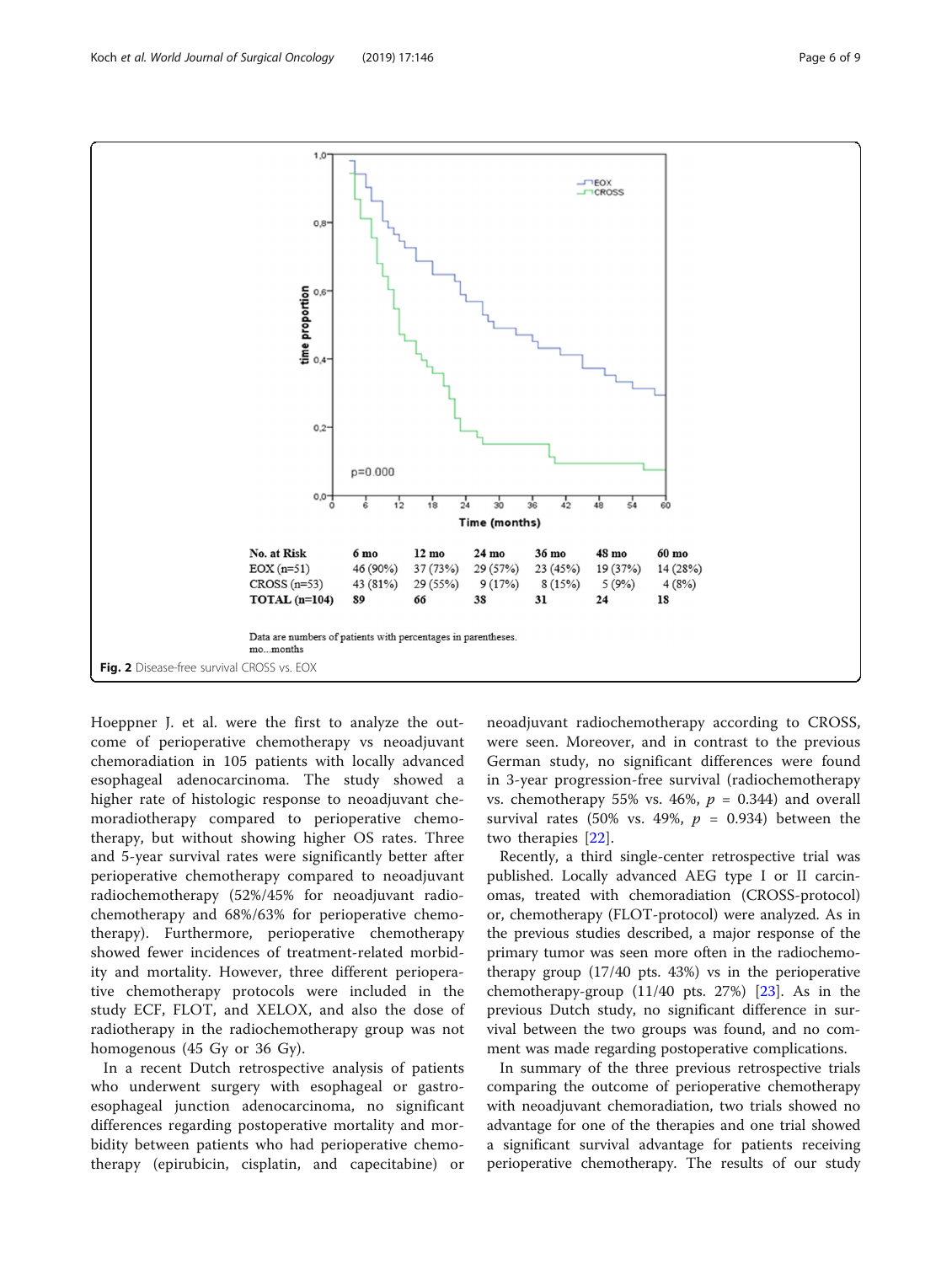| complete response (pert) and down staging |              |            |         |  |
|-------------------------------------------|--------------|------------|---------|--|
|                                           | <b>CROSS</b> | <b>EOX</b> | p value |  |
|                                           | $n = 53$     | $n = 51$   |         |  |
| ypT category <sup>a</sup>                 |              |            | 0.165   |  |
| T0                                        | 12 (25.0)    | 5(10.6)    |         |  |
| T1                                        | 8(16.7)      | 6(12.8)    |         |  |
| T <sub>2</sub>                            | 7(14.6)      | 12 (25.5)  |         |  |
| T <sub>3</sub>                            | 21 (43.8)    | 22 (46.8)  |         |  |
| <b>T4</b>                                 | 0(0.0)       | 2(4.3)     |         |  |
| ypN category b                            |              |            | 0.837   |  |
| N0                                        | 23 (48.9)    | 25 (53.2)  |         |  |
| $N+$                                      | 24 (51.1)    | 22 (46.8)  |         |  |
| Downstaging                               |              |            |         |  |
| T category                                | 21 (39.6)    | 14 (27.5)  | 0.462   |  |
| N category                                | 10 (18.9)    | 15 (29.4)  | 0.517   |  |
| T and N-category                          | 9(17.0)      | 9(17.6)    | 0.982   |  |
| pCR                                       | 12 (22.6)    | 5(9.8)     | < 0.001 |  |

<span id="page-6-0"></span>Table 3 Radiological staging and histopathological findings of complete response (pCR) and down staging

pCR histopathological complete response

Data are numbers of patients with percentages in parentheses

<sup>a</sup>Pathological tumor stage (pT) classified according to the 8th edition of the International Union Against Cancer (UICC) tumor-node-metastasis (TNM) classification [[16\]](#page-7-0)

<sup>b</sup>Pathological lymph node (pN) stage classified according to the 8th edition of the UICC TNM classification [[16\]](#page-7-0)

seem to underline that neoadjuvant radiochemotherapy is not the treatment of choice for patients with AEG I.

Therefore, with the currently available data and as long as the results of the ongoing prospective trials are outstanding, we would not recommend CROSS as neoadjuvant treatment for patients with resectable adenocarcinoma of the distal esophagus.

Yet, the results of our trial also confirm the superior tumor tissue response in patients who received neoadjuvant chemoradiotherapy compared to chemotherapy. Therefore, we believe that regardless of the results of the ongoing prospective trials comparing CROSS with FLOT, a phase II study assessing the feasibility and safety of induction chemotherapy with FLOT followed by chemoradiotherapy with CROSS for locally advanced AEG I would be attractive. This treatment strategy would combine the local treatment impact of radiotherapy with the systemic

|                                | <b>CROSS</b><br>$n = 53$ | <b>FOX</b><br>$n = 51$ | p value |
|--------------------------------|--------------------------|------------------------|---------|
| Lymph node counts <sup>a</sup> |                          |                        |         |
| Total LNs (range)              | $22(5-38)$               | $29(1-58)$             | 0.020   |
| Metastatic LNs (range)         | $3(0-14)$                | $3(0-28)$              | 0.707   |
| Not affected LNs <sup>b</sup>  | 16 (30.1%)               | 25 (49.0%)             | 0.269   |

 $^{\text{a}}$ Data are mean  $\pm$  standard deviation

<sup>b</sup>number of patients without affected lymph nodes

control of chemotherapy and thus possibly lead to better survival. In any case, a neoadjuvant treatment concept seems reasonable since the majority of patients being treated with perioperative chemotherapy do not receive the adjuvant chemotherapy after surgery. In case of this study, only 39% of the patients received all postoperative cycles of chemotherapy, which is comparable to recent reports, but then again makes the superior outcome of the EOX group even more remarkable [[22](#page-7-0)].

As an indicator of the quality of the esophagectomy and independent predictor of survival, the number of removed lymph nodes during surgery is considered [[24\]](#page-8-0). Regardless of the surgical approach, the extent of lymphadenectomy during esophagectomy should be sufficient as it influences the survival of the patient. To maximize the survival benefit, a minimum of 23 regional lymph nodes must be removed [\[25](#page-8-0), [26](#page-8-0)]. The standard actual is a two-field lymph node dissection abdominal and thoracic according to the German guidelines, which was performed in all cases in this study. A recent study evaluating the relation of neoadjuvant therapy to lymphadenectomy suggested that after neoadjuvant therapy, the expected lymph node yield should be 25% lower, and 32% lower after neoadjuvant chemoradiotherapy than after surgery alone [[27\]](#page-8-0). A significant difference in the number of resected lymph nodes between the two therapies could be found in the current study. After CROSS therapy, the mean number of resected lymph nodes was 22 vs 29 after EOX. The observation that over 30% more lymph nodes were resected after chemotherapy indicates that the difference of the expected lymph node yield between chemotherapy and chemoradiotherapy might be even larger. The fact that the neoadjuvant treatment has a significant influence on the number of lymph nodes resected has some potential clinical impact and should be considered in guidelines and recommendations concerning lymph node dissection.

Strengths of this study are that it is a multicenter study representing the clinical reality of four different centers of one country. Furthermore, all patients included had AEG I and underwent curative esophagectomy, and in particular, this is the first trial comparing perioperative EOX vs neoadjuvant CROSS. Its retrospective character, as well as the lack of randomization and the inclusion of two groups receiving treatment in different time periods, is the limitation of this study.

In conclusion, there seem to be clear advantages for chemoradiation, concerning the major response of the primary tumor, whereas a tendency in favor for chemotherapy is seen in regard to systemic tumor control. Furthermore, the type of neoadjuvant treatment has a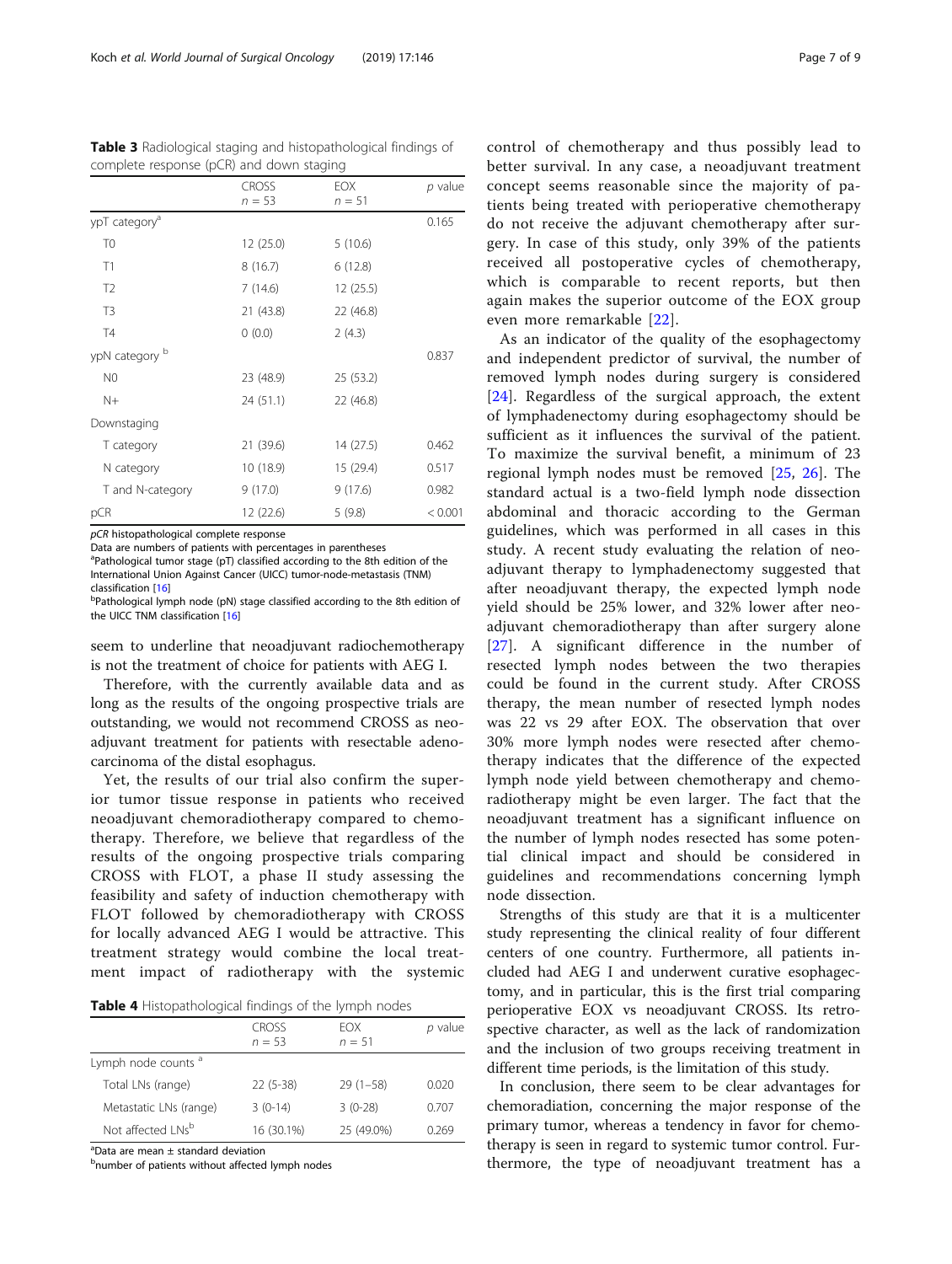## <span id="page-7-0"></span>significant influence on the number of lymph nodes resected.

#### Abbreviations

18F-FDG PET: 18F-fluorodeoxyglucose positron emission tomography; AEG type I: Adenocarcinoma of the distal esophagus; AEG type II: Adenocarcinoma of the gastroesophageal junction; AEG type III: Adenocarcinoma of the proximal stomach; CROSS: Carboplatin/paclitaxel + RTX 41.4 Gy; CT: Computed tomography; DFS: Disease-free survival; EOX: Epirubicin, Oxaliplatin, Xeloda; FLOT: 5-Fluoruracil/leucovorin, oxaliplatin, and docetaxel; GOJ: Gastro-esophageal junction; OS: Overall survival; pCR: Pathological complete response; RTX: Radiotherapy

## Acknowledgements

The authors want to thank Mag. Christian Steinlechner for his statistical support.

#### Authors' contributions

OOK, MW, AT, KE, AP conceived of the presented idea. OK, MW, and MV performed the computations and developed the theory. RP, PG, KK, RF, and DÖ verified the analytical methods and collected the data. OOK took the lead in writing the manuscript. All authors provided critical feedback and helped shape the research, analysis, and manuscript. All authors read and approved the final manuscript.

## Funding

None.

## Availability of data and materials

The datasets that were analyzed during the current study are available from the corresponding author upon reasonable request.

#### Ethics approval and consent to participate

Study approval was obtained according to the ethics committee of the state of Salzburg.

#### Consent for publication

Not applicable.

#### Competing interests

The authors declare that they have no competing interest.

## Author details

<sup>1</sup>Department of Visceral and Thoracic Surgery, Paracelsus Medical University, Salzburg, Austria. <sup>2</sup>Department of General and Visceral Surgery, Ordensklinikum Linz Barmherzige Schwestern, Linz, Austria. <sup>3</sup>Department of Therapeutic Radiology and Oncology, Comprehensive Cancer Center, Medical University of Graz, Graz, Austria. <sup>4</sup> Department of Visceral, Transplant and Thoracic Surgery, Medical University of Innsbruck, Innsbruck, Austria.

## Received: 20 May 2019 Accepted: 13 August 2019 Published online: 19 August 2019

#### References

- 1. Hackl M, Ihle P. Krebserkrankungen in Österreich. STATISTIK AUSTRIA; ISBN 978-3-903106-71-0, Art.Nr. 20-1625-18.
- 2. Bollschweiler E, Wolfgarten E, Gutschow C, et al. Demographic variations in the rising incidence of esophageal adenocarcinoma in white males. Cancer. 2001;92:549–55.
- Siewert JR, Hölscher AH, Becker K, et al. Cardia cancer: attempt at a therapeutically relevant classification. Chirurg. 1987;58:25–32.
- Lutz MP, Zalcberg JR, Ducreux M, et al. Highlights of the EORTC St. gallen international expert consensus on the primary therapy of gastric, gastroesophageal and oesophageal cancer—differential treatment strategies for subtypes of early gastroesophageal cancer. Eur J Cancer. 2012; 48:2941–53.
- 5. Cunningham D, Allum WH, Stenning SP, et al. Perioperative chemotherapy versus surgery alone for resectable gastroesophageal cancer. N Engl J Med. 2006;355:11–20.
- 6. Sjoquist KM, Burmeister BH, Smithers BM, et al. Survival after neoadjuvant chemotherapy or chemoradiotherapy for resectable

oesophageal carcinoma: an updated meta-analysis. Lancet Oncol. 2011;12:681–92.

- 7. Shapiro J, van Lanschot JJ, Hulshof MC, et al. Neoadjuvant chemoradiotherapy plus surgery versus surgery alone for oesophageal or junctional cancer (CROSS): long-term results of a randomized controlled trial. Lancet Oncol. 2015;16:1090–8.
- 8. Ronellenfitsch U, Schwarzbach M, Hofheinz R, et al. Preoperative chemo(radio)therapy versus primary surgery for gastroesophageal adenocarcinoma: systematic review with meta-analysis combining individual patient and aggregate data. Eur J Cancer. 2013;49:3149–58.
- 9. Ychou M, Boige V, Pignon JP, et al. Perioperative chemotherapy compared with surgery alone for resectable gastroesophageal adenocarcinoma : An FNCLCC and FFCD multicenter phase III trial. J Clin Oncol. 2011;29:1715–21.
- 10. Cunningham D, Starling N, Rao S, et al. Capecitabine and oxaliplatin for advanced esophagogastric cancer. N Engl J Med. 2008;358:36–46.
- 11. Starling N, Okines A, Cunningham D, et al. A phase II trial of preoperative chemotherapy with epirubicin, cisplatin and capecitabine for patients with localized gastro-oesophageal junctional adenocarcinoma. Br J Cancer. 2009;100:1725–30.
- 12. Lorenzen S, Pauligk C, Homann N, et al. Feasibility of perioperative chemotherapy with infusional 5-FU, leucovorin, and oxaliplatinwith (FLOT) or without (FLO) docetaxel in elderly patients with locally advanced esophagogastric cancer. Br J Cancer. 2013;108:519–26.
- 13. Al-Fakeeh A, Ferri L, Mulla N, et al. A pilot trial of FLOT neoadjuvant chemotherapy for resectable esophagogastric junction adenocarcinoma. Med Oncol. 2016;33:62.
- 14. Al-Batran S-E, Hofheinz RD, Pauligk C, et al. Histopathological regression after neoadjuvant docetaxel, oxaliplatin, fluorouracil, and leucovorin versus epirubicin, cisplatin, and fluorouracil or capecitabine in patients with resectable gastric or gastro-oesophageal junction adenocarcinoma (FLOT4-AIO): results from the phase 2 part of a multicentre, open-label, randomised phase 2/3 trial. Lancet Oncol. 2016;17:1697–708.
- 15. van Hagen P, Hulshof MC, van Lanschot JB, et al. Preoperative chemoradiotherapy for esophageal or junctional cancer. N Engl J Med. 2012;366:2074–84.
- 16. Rice TW, Deepa PT, Blackstone EH. 8<sup>th</sup> Edition of the AJCC/UICC staging of cancers of the esophagus and esophagogastric junction: application to clinical practice. Ann Cardiothorac Surg. 2017;6:119–30.
- 17. Kumagai K, Rouvelas I, Tsai JA, et al. Meta-analysis of postoperative morbidity and perioperative mortality in patients receiving neoadjuvant chemotherapy or chemoradiotherapy for resectable oesophageal and gastro-oesophageal junctional cancers. Br J Surg. 2014;101:321–38.
- 18. von Döbeln GA, Klevebro F, Jacobsen AB, et al. Neoadjuvant chemotherapy versus neoadjuvant chemoradiotherapy for cancer of the esophagus or gastroesophageal junction: long-term results of a randomized clinical trial. Dis Esophagus. 2018. <https://doi.org/10.1093/dote/doy078> Epub ahead of print.
- 19. Al-Batran SE, Pauligk C, Homann N, et al. LBA-008 Docetaxel, oxaliplatin, and fluorouracil/leucovorin (FLOT) versus epirubicin, cisplatin, and fluorouracil or capecitabine (ECF/ECX) as perioperative treatment of resectable gastric or gastro-esophageal junction adenocarcinoma: The multicenter, randomized phase 3 FLOT4 trial (German Gastric Group at AIO). Ann Oncol. 2017; 28(suppl\_3). <https://doi.org/10.1093/annonc/mdx302.007>.
- 20. Reynolds JV, Preston SR, O'Neill B, et al. ICORG 10-14: NEOadjuvant trial in Adenocarcinoma of the oEsophagus and oesophagoGastric junction International Study (Neo-AEGIS). BMC Cancer. 2017;17:401.
- 21. Hoeppner J, Lordick F, Brunner T, et al. ESOPEC: prospective randomized controlled multicenter phase III trial comparing perioperative chemotherapy (FLOT protocol) to neoadjuvant chemoradiation (CROSS protocol) in patients with adenocarcinoma of the esophagus (NCT02509286). BMC Cancer. 2016;16:503.
- 22. Goense L, van der Sluis PC, van Rossum PSN, et al. Perioperative chemotherapy versus neoadjuvant chemoradiotherapy for esophageal or GEJ adenocarcinoma: a propensity score-matched analysis comparing toxicity, pathologic outcome, and survival. J Surg Oncol. 2017;115:812–20.
- 23. Favi F, Bollschweiler E, Berlth F, et al. Neoadjuvant chemotherapy or chemoradiation for patients with advanced adenocarcinoma of the oesophagus? A propensity score-matched study. Eur J Surg Oncol. 2017;43: 1572–80.